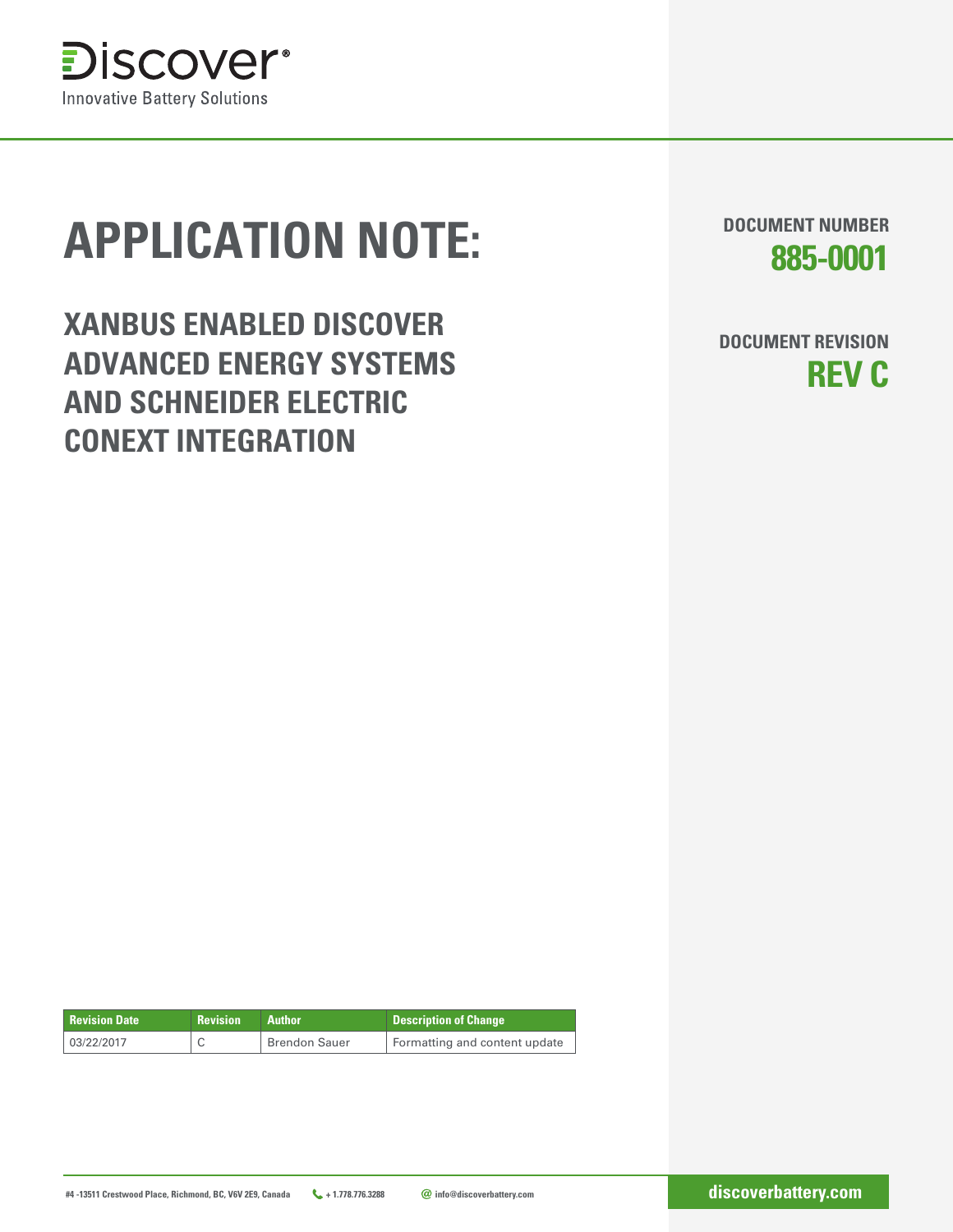

#### **OVERVIEW**

This Application Note provides information about the integration of Discover Xanbus enabled AES batteries with the Schneider Electric Conext system and related components.

There are some notable performance and configuration differences when comparing your AES installation against conventional lead batteries.

Plug and play communications automatically configure the charge and discharge settings of the Inverters and charge controllers. When AES batteries are connected to the Conext system they will configure critical battery related settings, in most cases user configuration is not required.

The AES batteries provides significantly more accurate battery parameter readings then the inverter/chargers are capable of. Using these internal battery voltage, current, and temperature measurements the AES batteries will dynamically control the charge characteristics allowing for reduced charge times and intelligent battery balancing.

Supported Schneider Electric documents:

- Schneider Electric 975-0239-01-01 Conext XW+ Installation Guide
- Schneider Electric 975-0639-01-01 Conext SW Installation Guide

Discover Reference documents:

- Discover Energy 808-0004 42-48-6650 Data Sheet
- Discover Energy 808-0005 44-24-2800 Data Sheet
- Discover Energy 810-0016 42-48-6650 Charge Algorithm
- Discover Energy 810-0017 44-24-2800 Charge Algorithm
- Discover Energy 805-0001 GEN 2 Product Manual

Visit discoverbattery.com for the most recent version of published documents.

Certain configuration, installations, service, and operating tasks should only be performed by qualified personnel in consultation with local utilities and/or authorized dealers. Qualified personnel should have training, knowledge, and experience in:

- Installing electrical equipment
- Applying applicable installation codes
- Analyzing and reducing hazards involved in performing electrical work
- Installing and configuring batteries

No responsibility is assumed by Discover for any consequences arising out of the use of this material.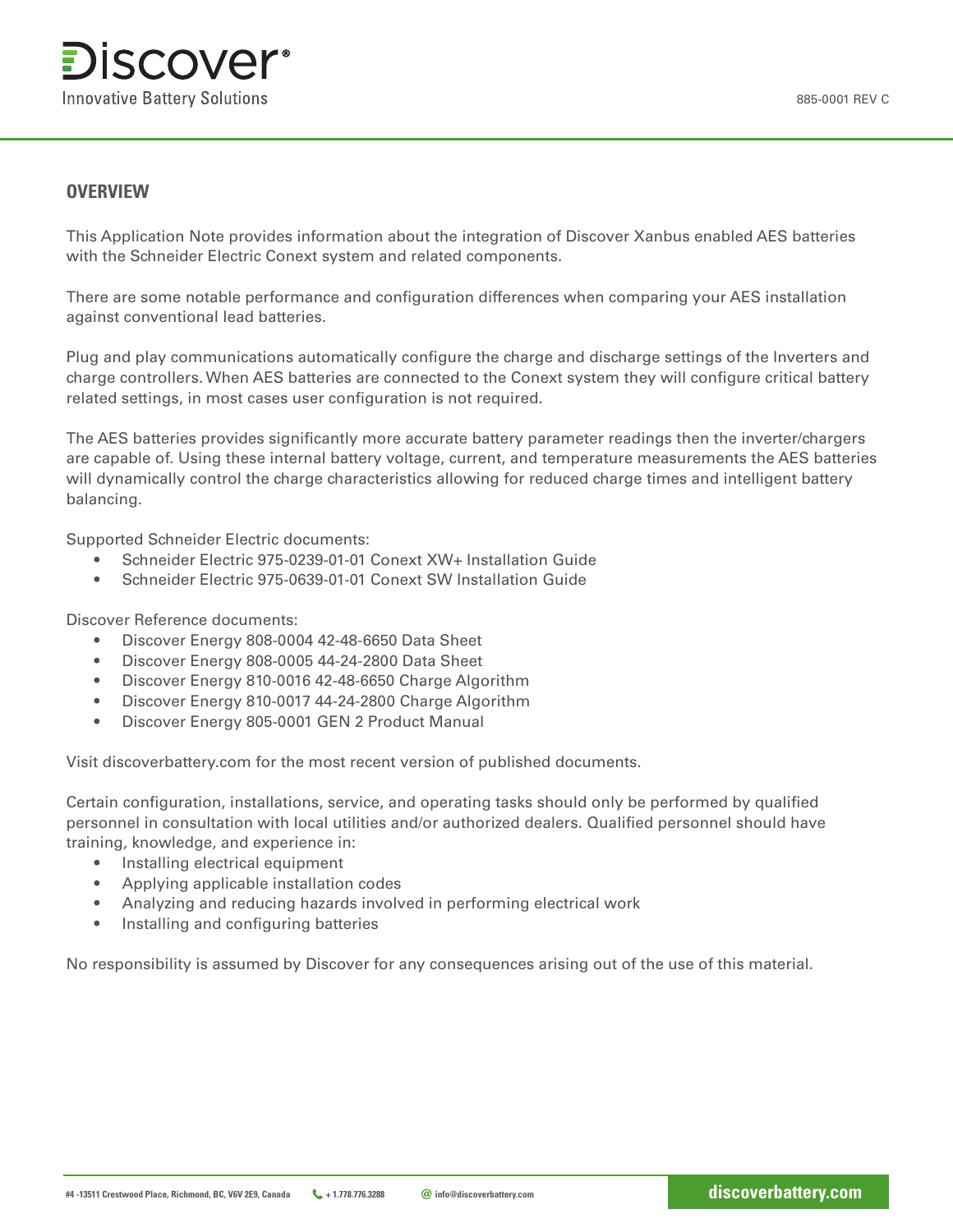## **TABLE OF CONTENTS**

| 1. Safety                                                                              | 4  |
|----------------------------------------------------------------------------------------|----|
| 1.1 Warnings, Cautions, Notes and Symbols                                              | 4  |
| 1.2 General Warning                                                                    | 4  |
| 1.3 Fire and Electric Shock Risk                                                       | 4  |
| <b>1.4 Chemical Risk</b>                                                               | 5  |
| $1.5$ Do's                                                                             | 5  |
| 1.6 Do Not's                                                                           | 5  |
| 2. Operating Limits                                                                    | 5  |
| 2.1 Battery Operating Limits                                                           | 5  |
| 3. Battery Bank Sizing                                                                 | 6  |
| 3.1 Depth of Discharge                                                                 | 6  |
| 3.2 Run Time and Size                                                                  | 6  |
| 3.2.1 Discover AES Battery Bank Size Limitations                                       | 6  |
| 3.3 Power and Energy Requirements                                                      | 7  |
| 3.4 Calculating Battery Bank Size                                                      | 7  |
| 4. Installation                                                                        | 8  |
| 4.1 Balance of System Requirements                                                     | 8  |
| 4.2 Battery DC and Communication Connections                                           | 9  |
| <b>4.3 Battery Location</b>                                                            | 9  |
| 4.4 Battery Connection and Configuration                                               | 9  |
| 4.5 Xanbus Networking                                                                  | 10 |
| 4.6 AEBus Networking                                                                   | 10 |
| 5. Application Configurations                                                          | 11 |
| 5.1 Grid-Tie with DC-Coupled Solar                                                     | 11 |
| 5.2 Grid-Tie with AC-Coupled Solar                                                     | 11 |
| 5.2.1 Considerations for sizing of Discover AES battery<br>banks in AC-Coupled systems | 12 |

| 5.3 Off-Grid with DC-Coupled Solar and Generator         | 12 |
|----------------------------------------------------------|----|
| 5.4 Back-Up with Peak Load Shaving                       | 13 |
| 6. System Operating Modes                                | 13 |
| 6.1 Back-Up / Off-Grid                                   | 13 |
| 6.2 Grid Sell                                            | 13 |
| 6.3 Pass Through                                         | 13 |
| 6.4 Peak Load Shaving                                    | 14 |
| 6.5 AC Coupled Charging                                  | 14 |
| 6.6 DC Coupled Charging / Auxiliary DC Charging          | 14 |
| 6.7 Grid Charging                                        | 14 |
| <b>6.8 Generator Support</b>                             | 14 |
| 7. Configuration Settings                                | 15 |
| 7.1 Fixed Settings                                       | 15 |
| 7.2 Dynamically Controlled Settings                      | 15 |
| 7.3 Recommended User-Adjustable Battery Related Settings | 15 |
| 8. Battery Operation                                     | 17 |
| 8.1 Monitoring                                           | 17 |
| 8.2 Battery Charging                                     | 17 |
| 8.3. Battery Maintenance                                 | 17 |
| 9. Recycling and Disposal                                | 17 |
| 10. Wiring Diagrams                                      | 18 |
| 10.1 Single Battery Wiring Diagram                       | 18 |
| 10.2 Dual Battery Wiring Diagram                         | 19 |
| 10.3 Multi Battery Wiring Diagram                        | 20 |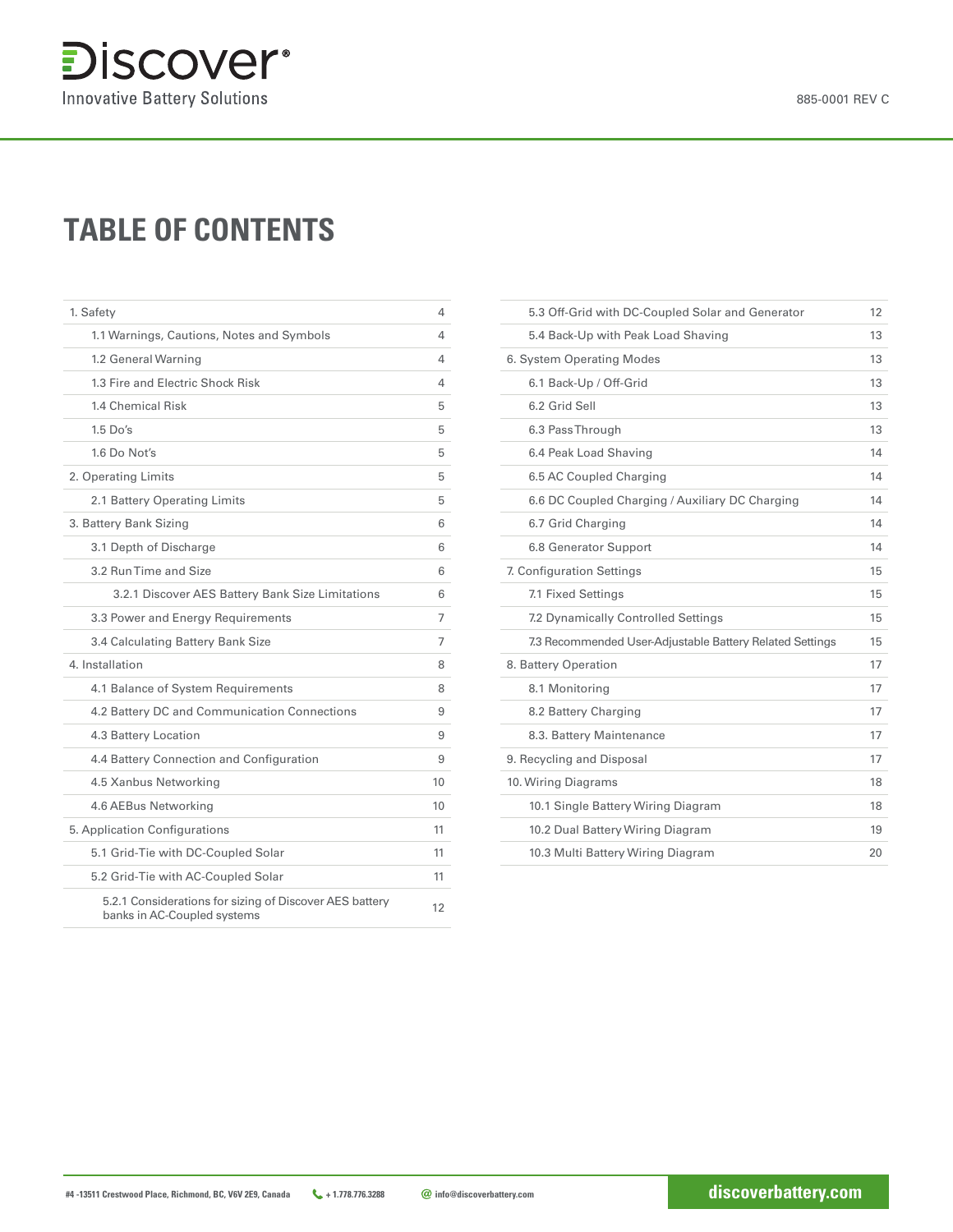

#### **1. SAFETY**

#### **1.1 Warnings, Cautions, Notes and Symbols**

| A WARNING                                                                              |  |  |  |
|----------------------------------------------------------------------------------------|--|--|--|
| Important information regarding possible personal injury.                              |  |  |  |
|                                                                                        |  |  |  |
| A CAUTION                                                                              |  |  |  |
| Important information regarding possible equipment damage.                             |  |  |  |
|                                                                                        |  |  |  |
| A NOTE                                                                                 |  |  |  |
| Additional information concerning important<br>procedures and features of the battery. |  |  |  |

#### **1.2 General Warning**

For battery handling, refer to Discover® AES Batteries Product Manual.

#### **▲ WARNING**

Use of accessories not recommended or sold by the manufacturer may result in a risk of fire, electric shock, or personal injury.

#### **▲ CAUTION**

The batteries do not have any user serviceable parts. Do not disassemble or modify the battery.

#### **▲ CAUTION**

Make sure that existing wiring and components are in good condition and that critical components are not undersized. Do not operate the system with damage or undersized wiring and components.

#### **1.3 Fire and Electric Shock Risk**

#### **▲ WARNING**

ELECTRICAL SHOCK AND FIRE HAZARD. Installation must be done by qualified personnel to ensure compliance with all applicable installation codes. Instructions for installing the batteries are provided in this installation guide for use by qualified installers only. FAILURE TO FOLLOW THESE INSTRUCTIONS WILL RESULT IN SERIOUS INJURY OR DEATH.

- Battery has monitoring and shut-off devices to reduce fire risk.
- Primary suppression for lithium battery fires is water. Secondary suppression is CO2, powder and halon.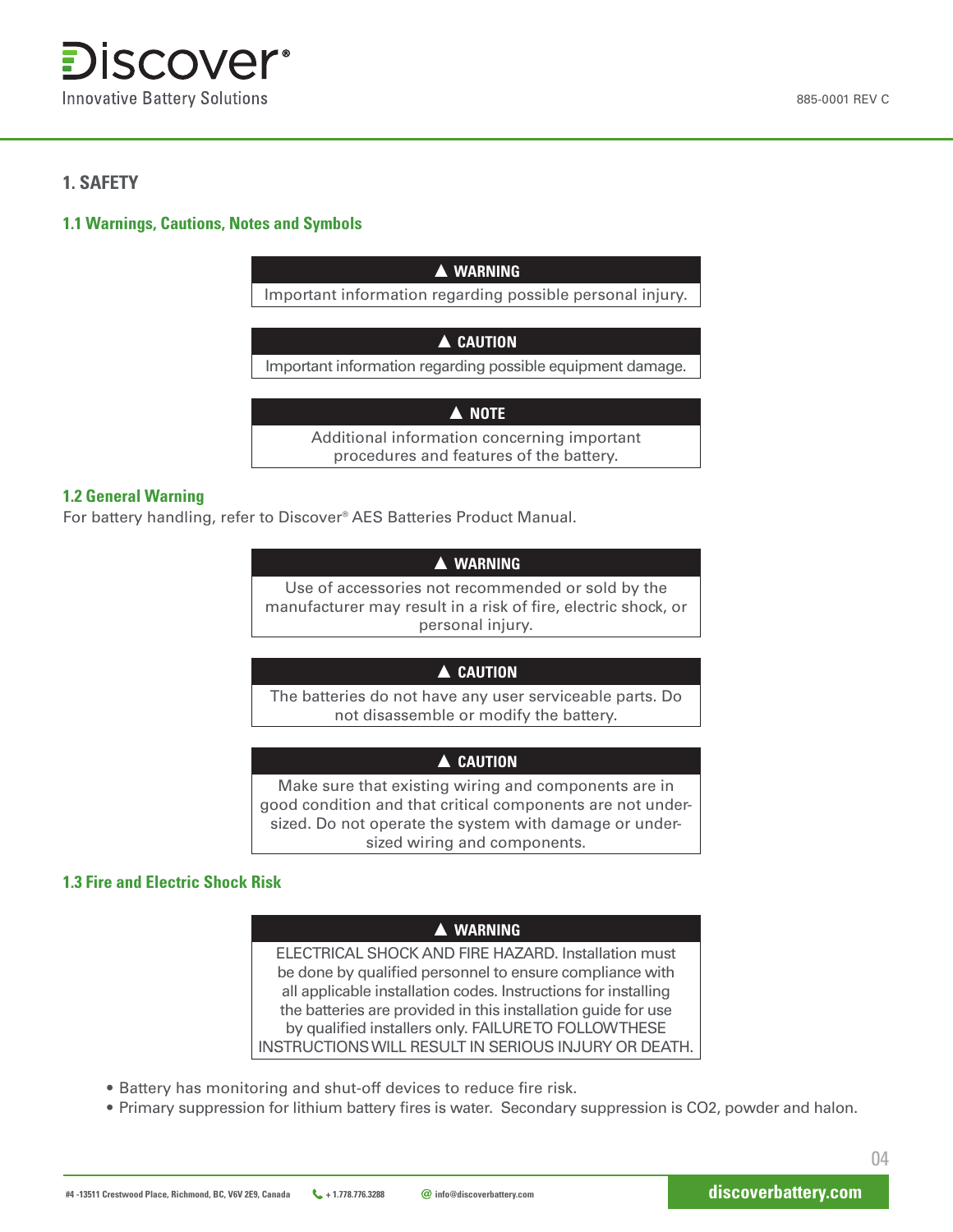

#### **1.4 Chemical Risk**

#### **▲ WARNING**

Lithium batteries are chemical risk if misoperated, mishandled or abused.

#### **1.5 Do's**

- **Do** protect terminals from short circuit before, during, and after installation
- **Do** wear electrically insulated gloves
- **Do** use electrically insulated tools
- **Do** wear eye protection
- **Do** wear safety toe boots / shoes
- **Do** read user manual for battery handling instructions
- **Do** secure battery safely

#### **1.6 Do Not's**

- **Do not** operate or store battery outside of operating limits
- **Do not** short circuit battery
- **Do not** puncture battery
- **Do not** expose battery to flames, or incinerate
- **Do not** open battery case or dissemble battery
- **Do not** wear rings, watches, bracelets or necklaces when handling or working near battery
- **Do not** drop or crush battery
- **Do not** lift battery by the terminal cables
- **Do not** expose battery to water or other fluids
- **Do not** expose battery to direct sunlight
- **Do not** dispose of battery
- **Do not** connect with other types of batteries
- **Do not** expose battery to high temperatures

#### **2. OPERATING LIMITS**

#### **2.1 Battery Operating Limits**

The BMS is designed to prevent operation outside of these limits.

Table 1. Operating limits

| <b>Operating Limits</b>              | 42-48-6650                                                             | 44-24-2800                                                             |
|--------------------------------------|------------------------------------------------------------------------|------------------------------------------------------------------------|
| <b>Max Continuous Current</b>        | 130 A                                                                  | 110 $\Delta$                                                           |
| <b>Operating Voltage (Min / Max)</b> | 44.8 V / 59.2 V                                                        | 22.4 V / 29.6 V                                                        |
| Charge Temperature (Min / Max)       | 0°C / 45°C (32°F / 113°F)                                              | 0°C / 45°C (32°F / 113°F)                                              |
| Discharge Temperature (Min / Max)    | $-20^{\circ}$ C / 60 $^{\circ}$ C (-4 $^{\circ}$ F / 140 $^{\circ}$ F) | $-20^{\circ}$ C / 60 $^{\circ}$ C (-4 $^{\circ}$ F / 140 $^{\circ}$ F) |
| Storage Temperature (Min / Max)      | $-20^{\circ}$ C / 45 $^{\circ}$ C (-4 $^{\circ}$ F / 113 $^{\circ}$ F) | $-20^{\circ}$ C / 45 $^{\circ}$ C (-4 $^{\circ}$ F / 113 $^{\circ}$ F) |

**▲ NOTE** Refer to published data sheets at discoverbattery.com for the most up to date specifications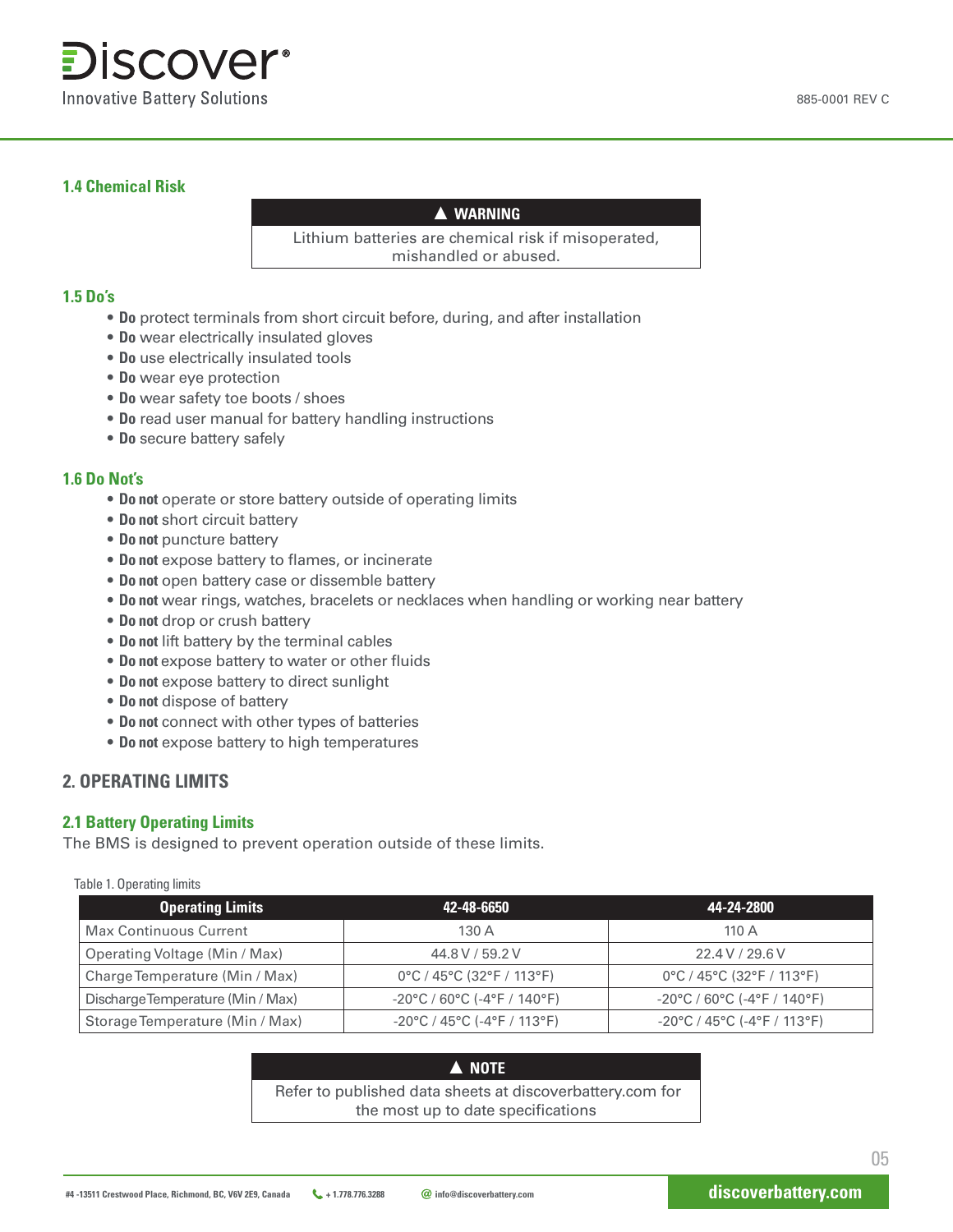#### **▲ CAUTION**

Do not install batteries in series. Select the appropriate AES battery model for the voltage of your system.

#### **▲ CAUTION**

Intentional bypassing of BMS to operate battery outside maximum and minimum limits voids warranty.

#### **3. BATTERY BANK SIZING**

#### **3.1 Depth of Discharge**

Conventional lead acid batteries should be designed to discharge only 50% of their nominal capacity on a regular basis.

## **Lead Acid Battery Bank**



50% Depth of Discharge means only half of the capacity of the battery is used.

Figure 1. Lead Depth of Discharge

The figure above shows clearly that the size of a lead acid battery bank should be twice the size of the installations energy requirements to maximize the battery's life.

AES batteries will tolerate discharge cycles that consume 100% available capacity of the system. The capacity of a Lithium battery is related to temperature and discharge rates, Discover recommends sizing an AES battery system for 80% DOD.

#### **3.2 Run Time and Size**

The total number of AES batteries installed determines the overall battery backup energy and similarly the amount of time the inverter can supply AC output power. Recharge time of the battery system will also increase with the overall size of the battery bank.

#### **3.2.1 Discover AES Battery Bank Size Limitations**

The number of AES batteries installed with an inverter system is limited to 10 units.

| A CAUTION                                            |  |
|------------------------------------------------------|--|
| Installations of more than 10 AES batteries with one |  |
| inverter cluster are not supported.                  |  |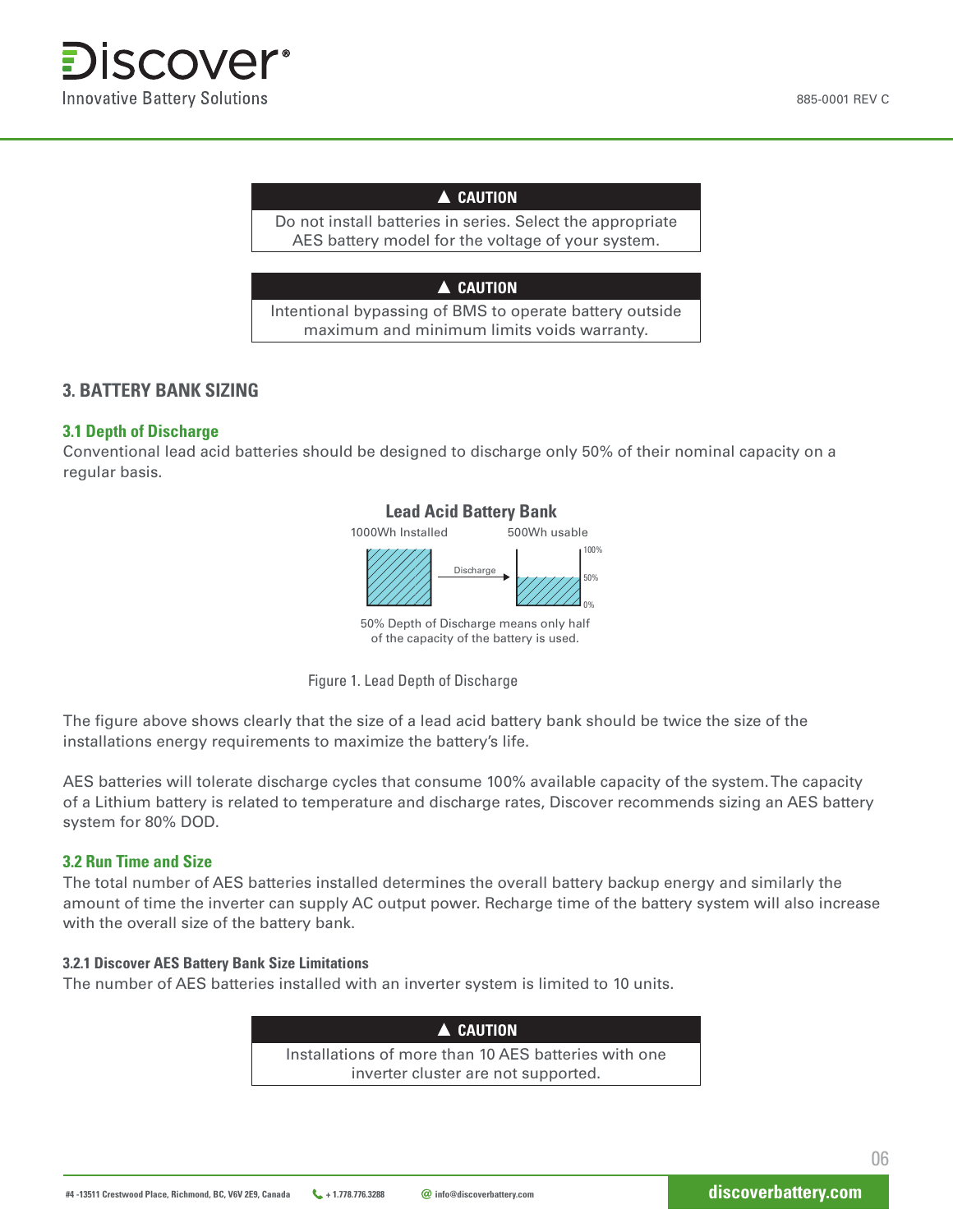#### **3.3 Power and Energy Requirements**

Energy (Wh) is calculated by multiplying the amount of power (W) used for a given amount of time (hours). This applies to both charging and discharging the battery.

#### Example:

A typical coffee pot draws 1000 W of power when in use. If the pot is on for 30 min (0.5 hours) the amount of energy used would equal 500 Wh:

Coffee Pot Power (W) × Time in use (hours) = Total Energy (Wh)

| $1000 \,\mathrm{W} \times 0.5 \,\mathrm{hours} = 500 \,\mathrm{Wh}$ |  |  |
|---------------------------------------------------------------------|--|--|
|---------------------------------------------------------------------|--|--|

Table 2. Power requirements for common appliances

| <b>Appliance</b>        | <b>Watts</b> | <b>Appliance</b>        | <b>Watts</b> |
|-------------------------|--------------|-------------------------|--------------|
| <b>Fluorescent lamp</b> | 10           | <b>Blender</b>          | 400          |
| Computer                | 200-300      | <b>Toaster</b>          | 1000         |
| Microwave (full size)   | 1500         | <b>Washer/Dryer</b>     | 375-1000     |
| <b>Stereo</b>           | 50           | 3/8" Drill              | 500          |
| Hair Dryer or Iron      | 1000         | <b>Vacuum Cleaner</b>   | 1200         |
| Refrigerator (3 cu ft)  | 180          | Refrigerator (12 cu ft) | 480          |
| <b>Coffee Maker</b>     | 1000         | Ceiling fan             | 50           |

#### **3.4 Calculating Battery Bank Size**

Table 3. Example worksheet for calculating daily energy requirements

| <b>Load</b>                      | <b>Watts</b> | <b>Hours Per Day</b> | <b>Days Per Week</b> | <b>Weekly Watt Hours</b> |
|----------------------------------|--------------|----------------------|----------------------|--------------------------|
| 10 15W lights                    | 150          | 6                    |                      | 6300                     |
| Coffee maker                     | 1200         | 0.75                 |                      | 6300                     |
| Laptop                           | 50           | 5                    |                      | 1750                     |
|                                  | 14350 Wh     |                      |                      |                          |
| Divided by Days per Week         |              |                      |                      | $+7$                     |
| Average total watt-hours per day |              |                      | 2050 Wh              |                          |

Table 4. Example calculations for required battery bank size

| Average total watt-hours per day       |                     | 2,050     |
|----------------------------------------|---------------------|-----------|
| Account for inverter efficiency (90%)  | $2,050 \times 1.11$ | 2.276     |
| Account for battery efficiency (95%)   | $2,276 \times 1.05$ | 2.389     |
| Account for battery DOD target (80%)   | $2,389 \times 1.25$ | 2.986     |
| <b>Total adjusted Wh required</b>      |                     | 2.986     |
| Multiplied by days of autonomy         | $2,986 \times 5$    | 14,930    |
| <b>Total installed energy required</b> |                     | 14.930 Wh |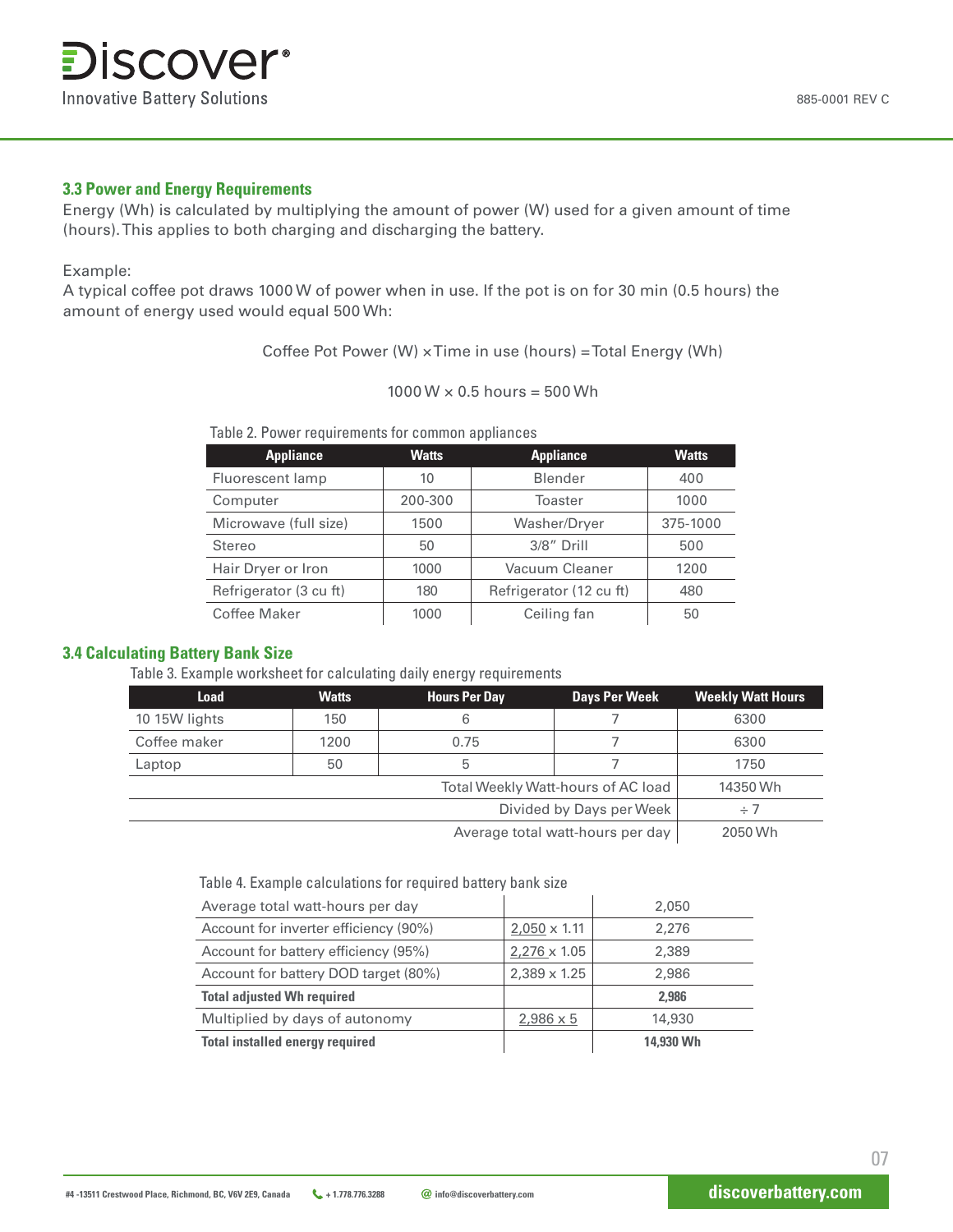

#### Table 5. Worksheet for calculating daily energy requirements

| <b>Load</b>                      | <b>Watts</b> | <b>Hours Per Day</b> | <b>Days Per Week</b>                      | <b>Weekly Watt Hours</b> |
|----------------------------------|--------------|----------------------|-------------------------------------------|--------------------------|
|                                  |              |                      |                                           |                          |
|                                  |              |                      |                                           |                          |
|                                  |              |                      |                                           |                          |
|                                  |              |                      |                                           |                          |
|                                  |              |                      | <b>Total Weekly Watt-hours of AC load</b> |                          |
| Divided by Days per Week         |              |                      |                                           |                          |
| Average total watt-hours per day |              |                      |                                           |                          |

Table 6. Calculations for required battery bank size

| Average total watt-hours per day       |            |  |
|----------------------------------------|------------|--|
| Divided by inverter efficiency         | $+90$      |  |
| Divided by battery efficiency          | $+95$      |  |
| Divide by DOD targets                  | $+80$      |  |
| <b>Total adjusted Wh required</b>      |            |  |
| Multiplied by days of autonomy         | $\times 5$ |  |
| <b>Total installed energy required</b> |            |  |

#### Table 7. System Energy (Wh)

| <b>Model</b> | # of Batteries in Battery Bank |        |        |        |        |        |        |        |        |        |
|--------------|--------------------------------|--------|--------|--------|--------|--------|--------|--------|--------|--------|
|              |                                |        |        |        |        |        |        |        |        | 10     |
| 42-48-6650   | 6.656                          | 13,312 | 19,968 | 26.624 | 33,280 | 39,936 | 46,592 | 53,248 | 59,904 | 66,560 |
| 44-24-2800   | 2.816                          | 5,632  | 8.448  | 11,264 | 14.080 | 16,896 | 19,712 | 22,528 | 25,344 | 28,160 |

#### **4. INSTALLATION**

#### **▲ WARNING**

FIRE AND BURN HAZARD. Do not use battery cables that are insufficiently sized for expected current. Failure to follow this instruction may result in personal injury or death.

#### **▲ CAUTION**

Adhere to all local regulations and electrical codes.

#### **▲ NOTE**

All batteries should be the same model number (Nominal Voltage and Nominal Capacity) and should be of the same state of health. All batteries should be fully charged before installation.

#### **4.1 Balance of System Requirements**

L-com TDS2167, 12 Way Bridging Adapter RJ45 (8x8) - Required for AEBus and Xanbus. L-com TDS1881S, 6 Way Bridging Adapter RJ45 (8x8) - Required for AEBus and Xanbus. L-com ECS204-1 Modular Y-Bridge RJ45 (8x8) - Required for AEBus and Xanbus.

\* Quantity may vary depending on battery bank size. Refer to wiring diagrams (Section 10).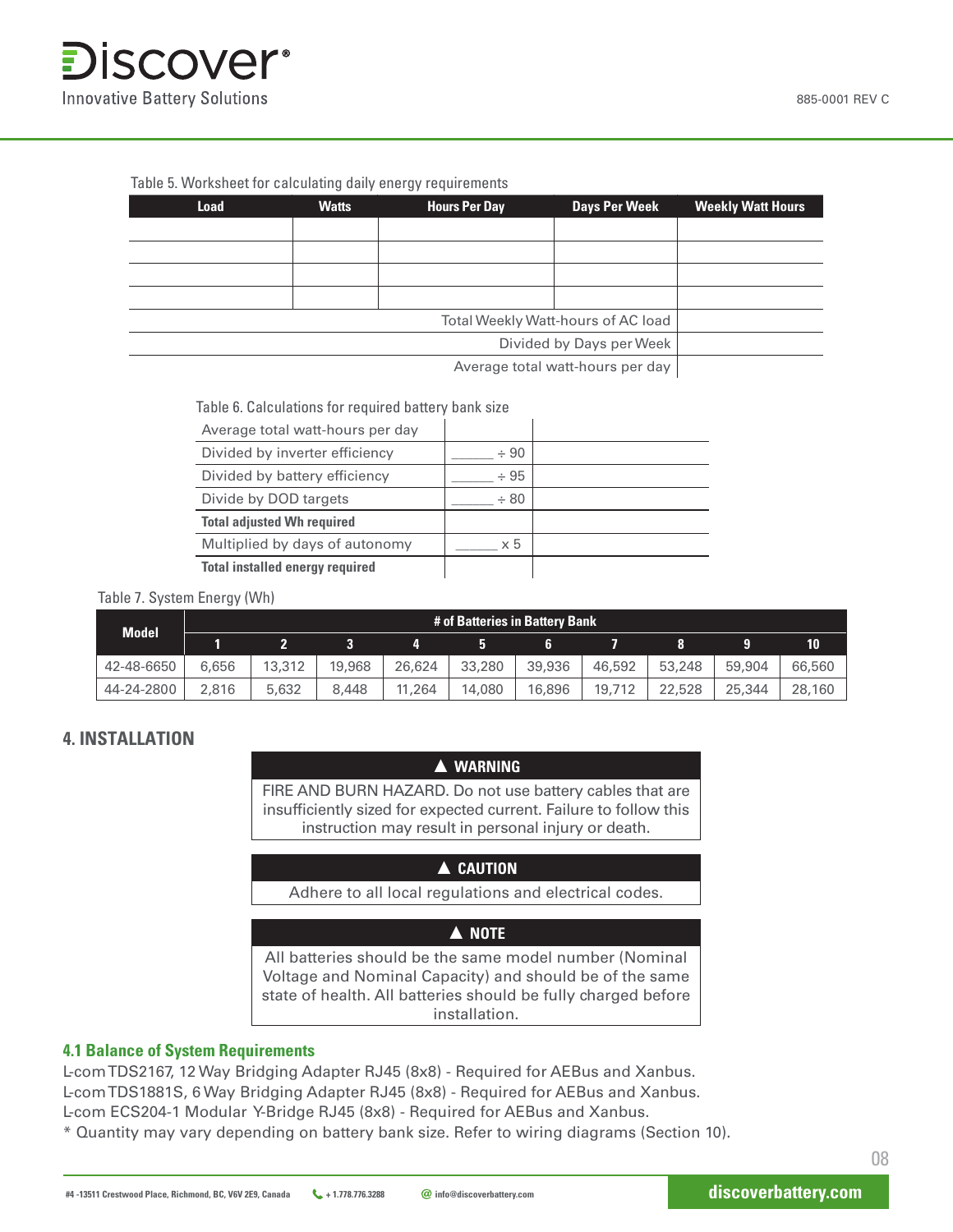

#### **4.2 Battery DC and Communication Connections**



Figure 2. Xanbus enabled AES battery connections



Figure 3. Correct Battery Cable and Terminal Connection

| <b>TERMINAL TORQUE</b> |  |
|------------------------|--|
| $9 Nm / 6.64$ ft-lb    |  |

#### **4.3 Battery Location**

Locate the batteries close to the inverter in order to minimize the length of the battery cables. However, care should be taken to ensure two feet of clearance above the batteries is maintained for access to both battery and inverter connections and disconnects.

The batteries performance and service life will be optimized when operating in an ambient temperature of 15°C-25°C (59°F-77°F).

#### **4.4 Battery Connection and Configuration**

Refer to wiring diagrams (Section 9). To ensure proper balancing and load sharing between parallel batteries ALL battery cable lengths should be kept the same.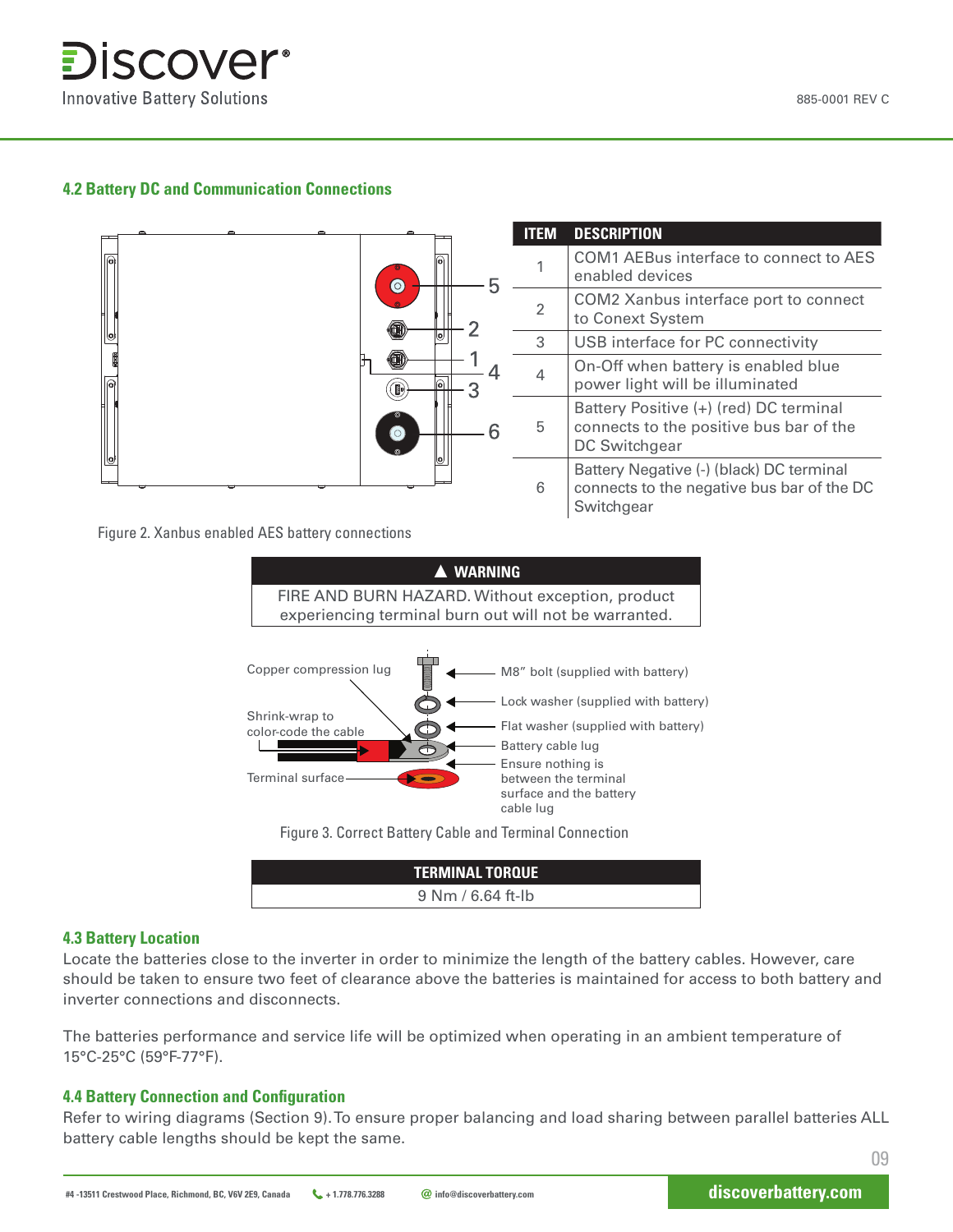#### **4.5 Xanbus Networking**

Xanbus enabled devices communicate with each other over the Xanbus network sharing settings, activity and other updates. It is a requirement for one AES battery to be connected to the Xanbus network, this battery will communicate battery bank settings, activity and real time status to the other devices on the Xanbus network.



Figure 4. Xanbus Network

The Network Terminators are required for proper functionality of the Xanbus network. Care should be taken to ensure they are installed.



#### **4.6 AEBus Networking**

The AEBus is utilized by all networked AES batteries to coordinate all voltage, temperature, and current data.

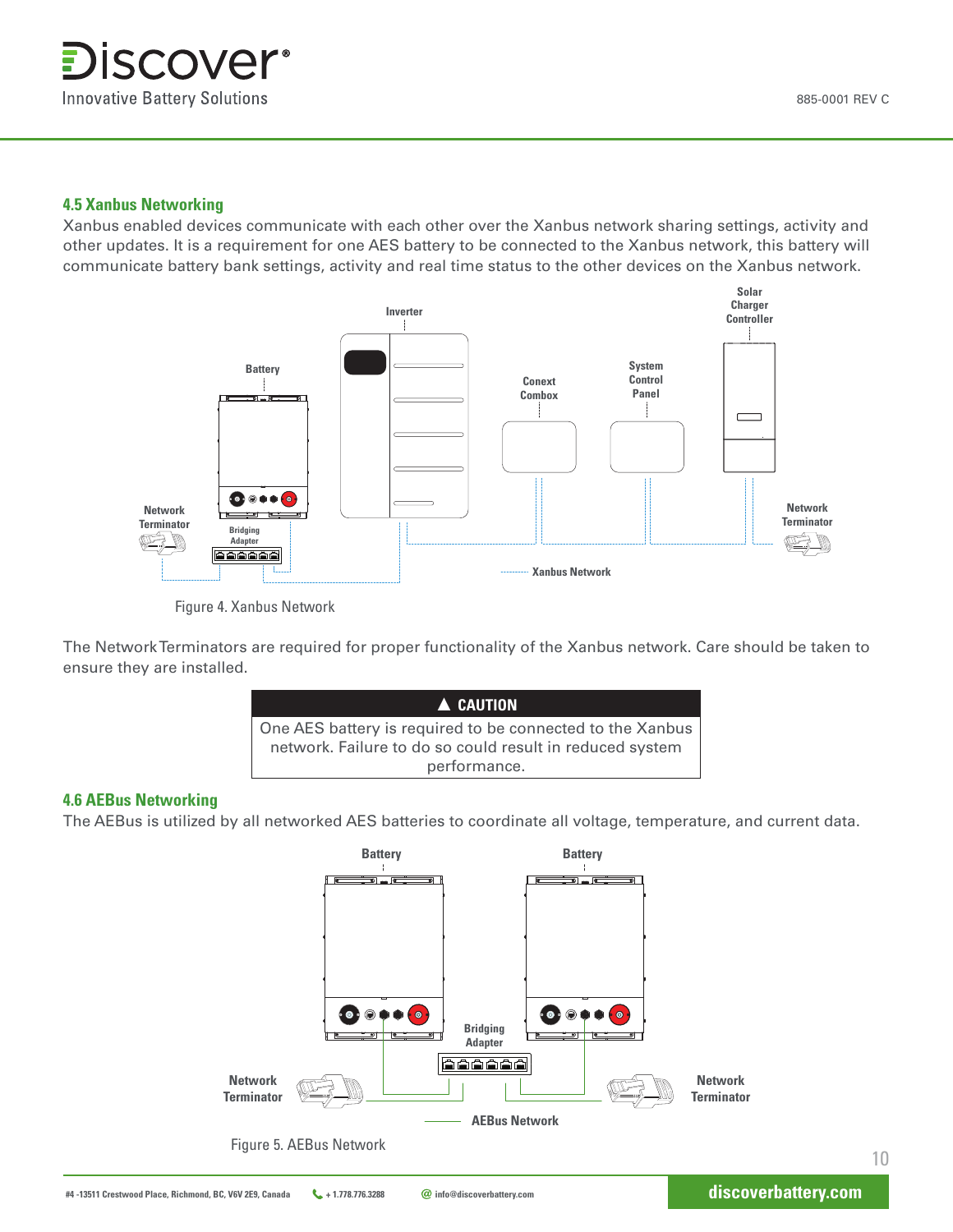The Network Terminators are required for proper functionality of the AEBus network. Care should be taken to ensure they are installed.

| A CAUTION                                              |
|--------------------------------------------------------|
| All AES batteries in a battery bank are required to be |
| connected to the AEBus network. Failure to do so could |
| result in equipment damage.                            |

## **5. APPLICATION CONFIGURATIONS**

#### **5.1 Grid-Tie with DC Coupled Solar**

This configuration will primarily keep the batteries fully charged from solar. When there is excess solar it will be sold back to the grid. In the event of a grid blackout the energy stored in the batteries will be used to power critical loads. To maximize self-consumption in a Grid Sell operation when there is no incentive to sell power back to the grid, the battery capacity should be sized to take into consideration: energy demands during non-daylight hours, size of PV array, and amount of back-up time desired during grid outages.

Typical operating modes for this configuration: Back-up/Off-grid, Grid sell, Peak-load shaving, and Grid charging.



Figure 6. Grid-Tie with DC Coupled Solar diagram.

#### **5.2 Grid-Tie with AC Coupled Solar**

This configuration is typically a retrofit to existing grid tied (AC Coupled) solar systems. The Schneider Conext Inverter provides pass through for the solar grid-interactive inverter to sell to the grid. In island mode the Schneider inverter and grid-interactive inverter power critical loads. The primary source for battery charging is solar through the grid-interactive inverter.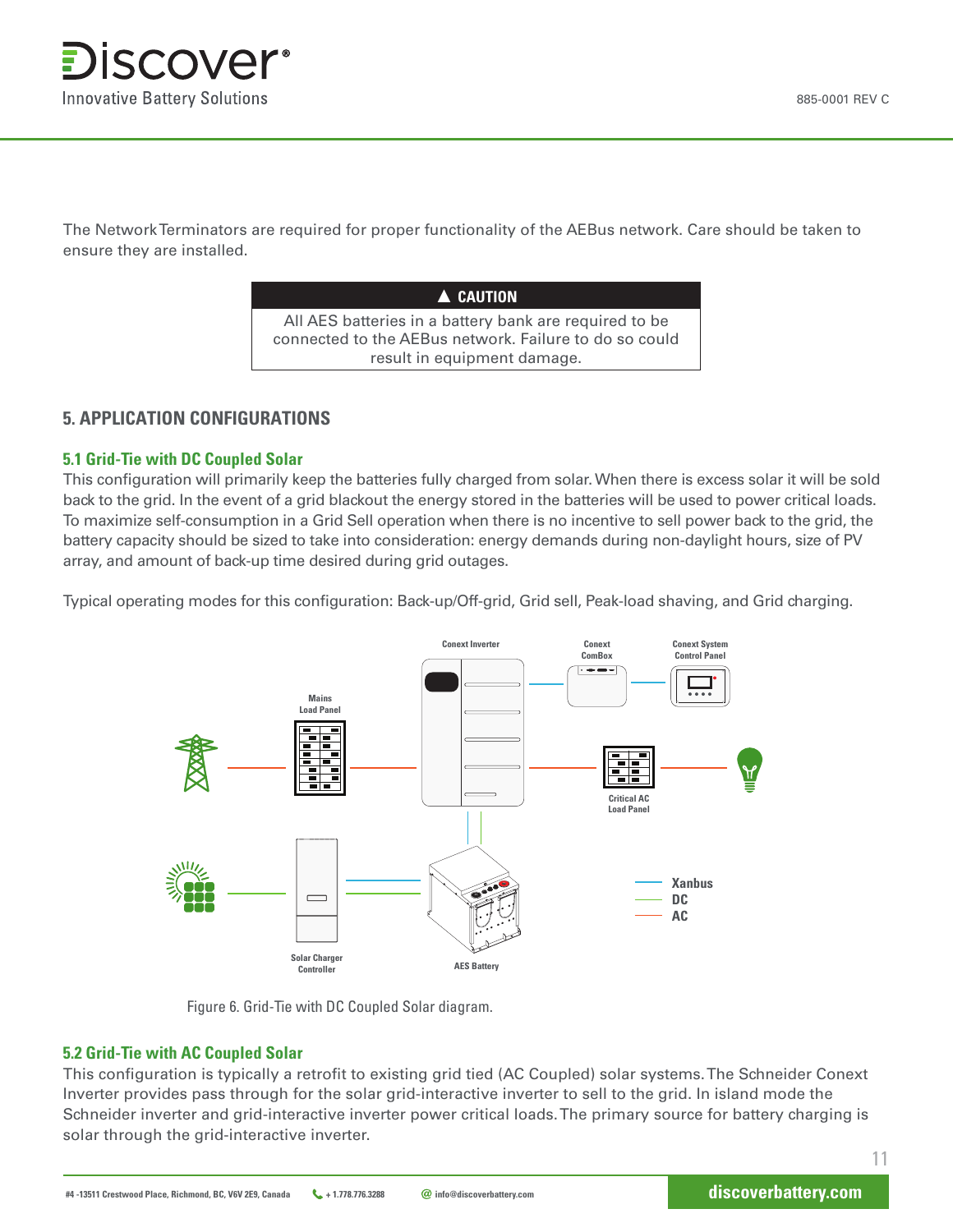

Typical operating modes for this configuration: Back-up/Off-grid, Grid Sell, Peak-Load Shaving, Pass Through, AC Coupled Charging, and Grid Charging**.**



Figure 7. Grid-Tie with AC Coupled Solar diagram.

#### **5.2.1 Considerations for Sizing of Discover AES Battery Banks in AC Coupled Systems**

When retrofitting existing AC Coupled solar systems with Schneider Conext inverters and AES batteries the following sizing guidance should be followed:

| If the grid is disconnected:                       | If the grid is disconnected:                                                                                                 |  |  |  |
|----------------------------------------------------|------------------------------------------------------------------------------------------------------------------------------|--|--|--|
| $A - C = B$                                        | Grid-Interactive inverter power – critical load consumption = Power<br>supplied to the battery based inverter                |  |  |  |
| $\vert$ If C $\sim$ 0 then:                        | If critical load consumption $\sim$ 0:                                                                                       |  |  |  |
| $A = B$                                            | Grid-Interactive inverter power = Power supplied to battery based<br>inverter (limited to maximum battery power)             |  |  |  |
| <b>Therefore:</b>                                  | <b>Therefore:</b>                                                                                                            |  |  |  |
| A must be $<$ B                                    | Grid-Interactive inverter power must be < Maximum rated power of the<br>battery bank (Necessary to not fault battery system) |  |  |  |
| Guidelines for AC coupled system design:           |                                                                                                                              |  |  |  |
| Battery capacity (energy) should > PV rating (STC) |                                                                                                                              |  |  |  |

#### **5.3 Off-Grid with DC Coupled Solar and Generator**

This configuration is typically installed when there is no grid present. Normally the goal is to reduce diesel consumption. Solar and other auxiliary DC Charging sources such as hydro-electric are the primary battery charging source. A generator is used to charge during dark periods of the day, or when the primary sources are unavailable.

Typical operating modes for this configuration: Back-up/Off-Grid, Gen Charging, and Gen Support.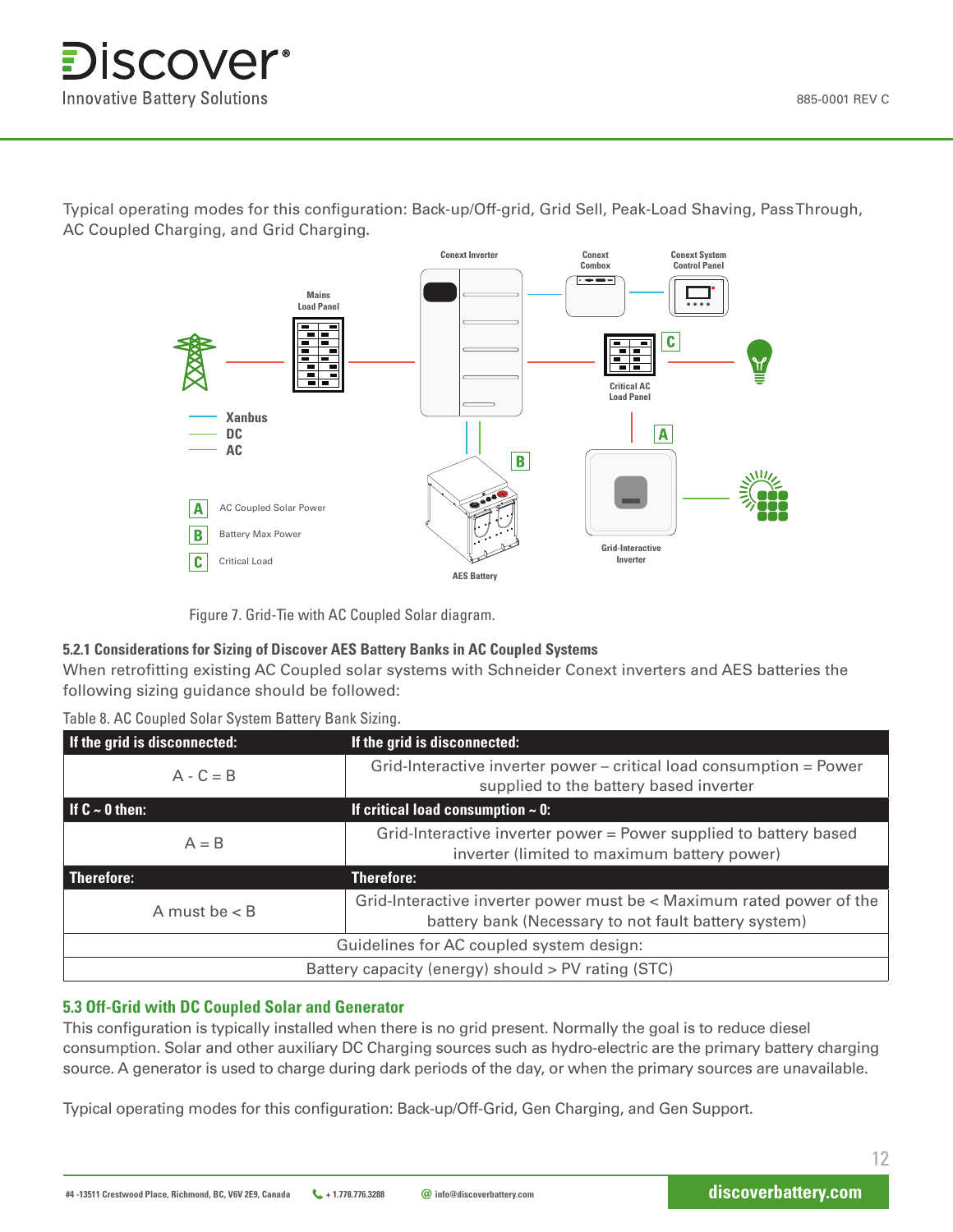

Figure 8. Off-Grid with DC Coupled Solar and Generator diagram.

#### **5.4 Back-Up with Peak Load Shaving**

This configuration is typically installed in areas with weak and unstable grids that experience frequent blackouts, or installations that need to limit grid consumption due to tier based pricing based on power and energy tiers. (Refer to Figure 8).

Typical operating modes for this configuration: Back-up/Off-Grid, Peak Load Shaving, Pass Through, and Grid Charging.

#### **6. SYSTEM OPERATING MODES**

**6.1 Back-Up / Off-Grid**



The inverter is inverting and power is being supplied from the energy stored in the batteries. The grid and generator are not able to power the loads.

**6.2 Grid Sell**



The system will sell back to the grid when the batteries are fully charged and there is excess solar power on the DC bus. The inverter is inverting to power the loads and will sell any excess to the grid. The amount of energy sold back to the grid can be set by the user through the inverter settings.

**6.3 Pass Through** 



The system will enter pass through when charging from the grid or a generator is not desired. The loads are only powered through the AC sources. When there is an AC coupled grid-interactive inverter the system will send the solar power to the grid.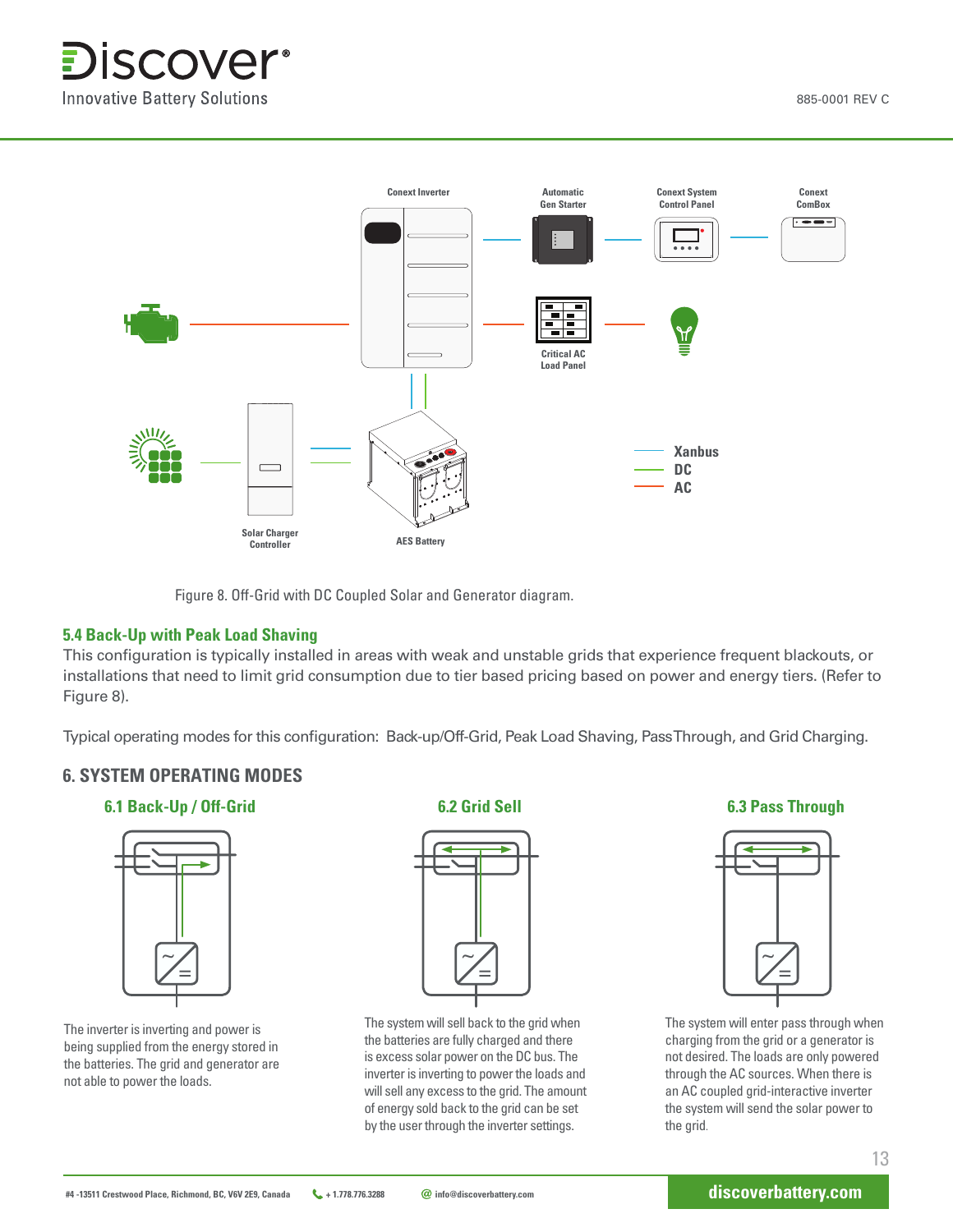



Peak Load Shaving can be used when the user wishes to limit the power consumed from the grid. The power to supply the loads is inverted from the batteries. The inverter can be set to consume energy from the batteries when the load demand exceeds the programed level during set hours of the day.



When the grid is lost the inverter will charge the batteries using the AC source from the grid-interactive inverter. When the batteries are fully charged the inverter can change the output frequency to instruct the grid-interactive inverter to reduce or cut out its output power.

#### **6.4 Peak Load Shaving 6.5 AC Coupled Charging 6.6 DC Coupled Charging / Auxiliary DC Charging**



DC Coupled solar charge controllers or other DC sources such as micro hydroelectric can directly charge the batteries without interfacing with the inverter. The AES batteries can speak directly with Schneider charge controllers via Xanbus to control the charge voltage. In applications where there is no communication the DC charge voltage should be set to:

| <b>Nominal System Voltage</b> | <b>24V</b> | 48V   |
|-------------------------------|------------|-------|
| <b>Charge Voltage Setting</b> | 27.2V      | 54.4V |



Grid Charging occurs when the batteries are at a low state of charge and the grid source is available, often after a blackout. The inverter will charge at a rate that will not exceed the programmed AC input current. If the loads draw more current then available the power used to charge the batteries will be reduced.

#### **6.7 Grid Charging 6.8 Generator Support**



Generator Support will happen when the loads are drawing more power than the generator can support. In this scenario the inverter will stop charging and begin to invert from the batteries when the load rise above a programmed threshold.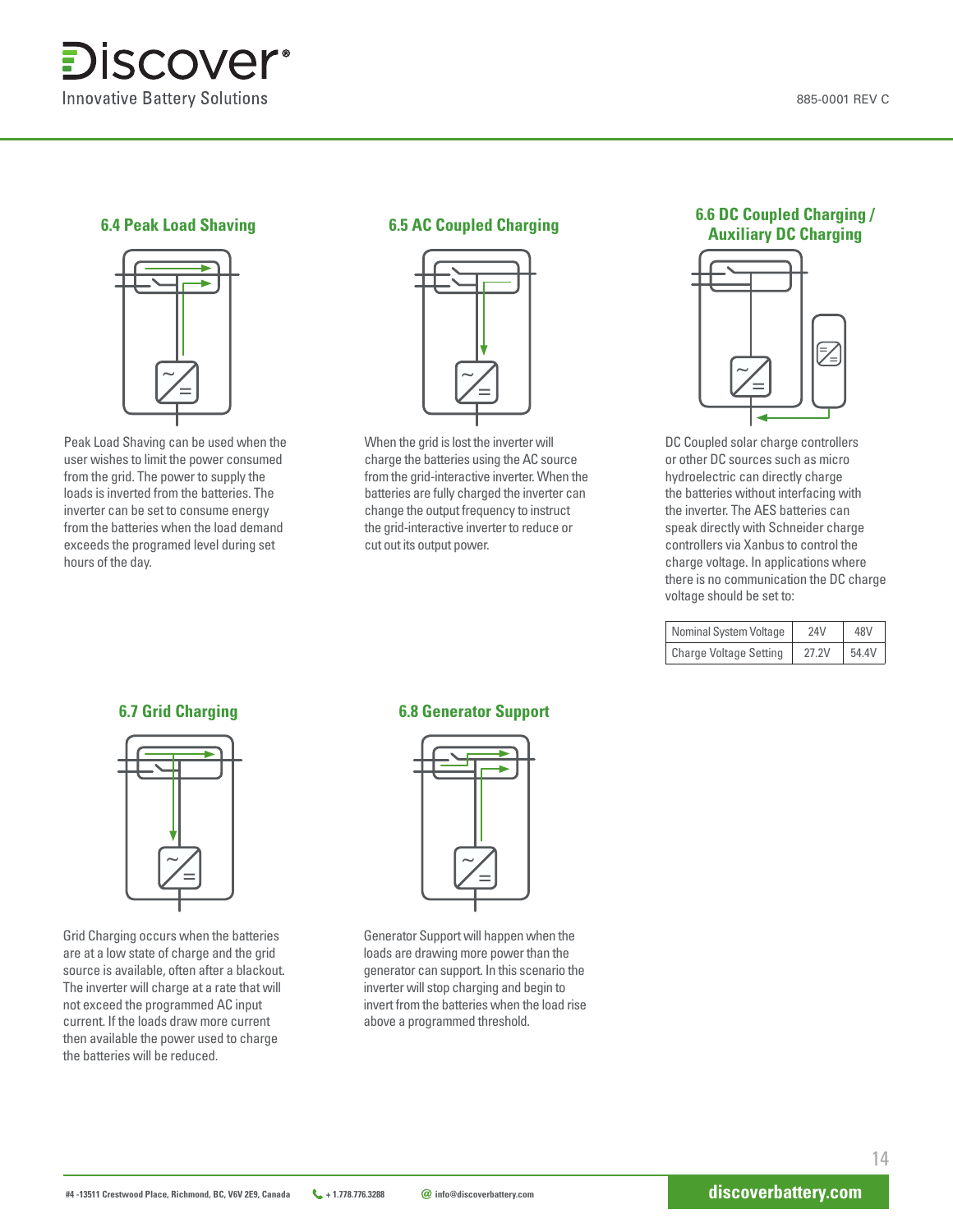#### **7. CONFIGURATION SETTINGS**

#### **7.1 Fixed Settings**

AES fixed settings are automatically set by AES batteries when they are connected via Xanbus. These settings will automatically be reset by the AES battery if inadvertently adjusted by the user.

Table 9. Settings Auto Configured by AES Batteries through Xanbus Network.

|                               | <b>Nominal System Voltage</b>                                                            |            |  |  |
|-------------------------------|------------------------------------------------------------------------------------------|------------|--|--|
| <b>Settings</b>               | <b>24V</b>                                                                               | <b>48V</b> |  |  |
| Low Batt Cut Out (LBCO)       | 24 V                                                                                     | 48 V       |  |  |
| <b>Batt Type</b>              | Custom                                                                                   |            |  |  |
| <b>High Batt Cut Out</b>      | 29.2V                                                                                    | 58.4 V     |  |  |
| Low Batt Cut Out Hyst         | 1.8V                                                                                     | 3.5V       |  |  |
| <b>High Batt Cut Out Hyst</b> | 1.2V                                                                                     | 2.4V       |  |  |
| <b>High Batt Warning</b>      | 28.8V                                                                                    | 57.6       |  |  |
| <b>Low Batt Warning</b>       | 24.8V                                                                                    | 49.6       |  |  |
| <b>Low Batt Warning Hyst</b>  | 1 <sup>V</sup>                                                                           | 1.9V       |  |  |
| <b>High Batt Warning Hyst</b> | 0.8V                                                                                     | 1.6V       |  |  |
| <b>Float Voltage</b>          | 26.8V                                                                                    | 53.6 V     |  |  |
| <b>Battery Capacity</b>       | Determined by number of AES batteries on the<br>AEBus network. Eg. 2x 42-48-6650 = 260Ah |            |  |  |

#### **7.2 Dynamically Controlled Settings**

Table 10. Dynamically Configured by AES Batteries Through Xanbus Network.

|                           | <b>Nominal System Voltage</b>                     |                                                   |  |  |
|---------------------------|---------------------------------------------------|---------------------------------------------------|--|--|
| <b>Settings</b>           | <b>24V</b>                                        | <b>48V</b>                                        |  |  |
| <b>Bulk Voltage</b>       | Max 28.4V to charge and balance                   | Max 56.8V to charge and balance                   |  |  |
| <b>Absorption Voltage</b> | efficiently without causing over<br>voltage fault | efficiently without causing over<br>voltage fault |  |  |

#### **7.3 Recommended User-Adjustable Battery Related Settings**

Table 11. Recommended User-Adjustable Settings for XW+ Inverter/Charger.

|                                 | <b>Description</b>                                                                                                                                                                          | <b>Nominal System Voltage</b> |  |
|---------------------------------|---------------------------------------------------------------------------------------------------------------------------------------------------------------------------------------------|-------------------------------|--|
| <b>Settings</b>                 |                                                                                                                                                                                             | 48V                           |  |
| <b>Grid Supp Volts</b><br>(GSV) | Setting GSV below 51.5V will likely cause under voltage protection<br>before LBCO setting. Set above Conext MPPT Solar Charge<br>Controllers equalization voltage for enhanced grid support | 64V                           |  |
| <b>ReCharge Volts</b>           | Setting ReCharge Volts Higher allows for more back-up capacity.<br>Setting lower helps maximize self consumption. See Table 15 for<br>further guidance                                      | Min 51.5 V                    |  |
| <b>Max Chg Rate</b>             | Limited to maximum battery bank current                                                                                                                                                     | 1C                            |  |
| <b>Charge Cycle</b>             | 2-Stage                                                                                                                                                                                     |                               |  |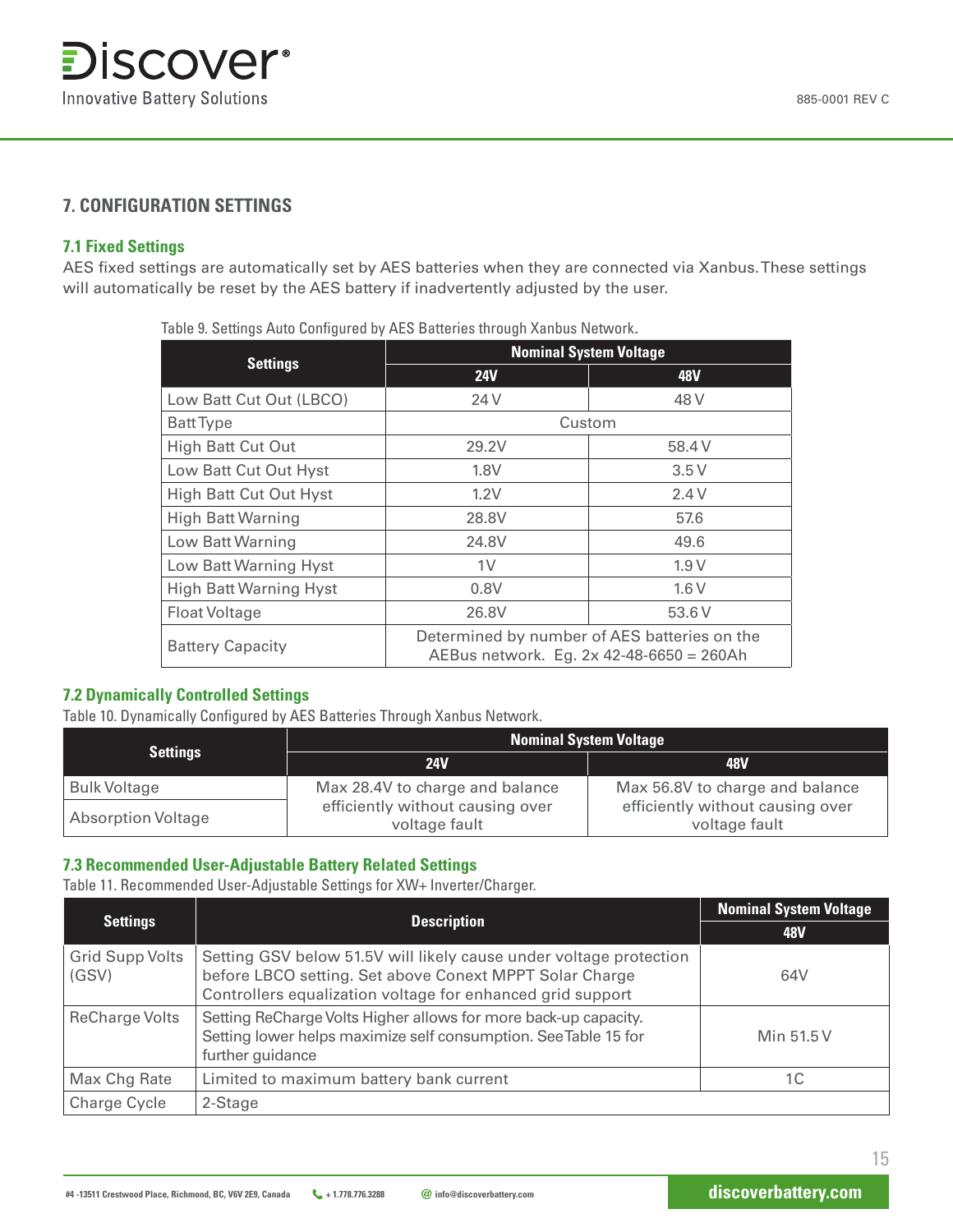#### Table 12. Recommended User-Adjustable Settings for the SW Inverter/Charger.

| <b>Settings</b>          | <b>Description</b>                                                                                               | <b>Nominal System Voltage</b> |                |  |
|--------------------------|------------------------------------------------------------------------------------------------------------------|-------------------------------|----------------|--|
|                          |                                                                                                                  | <b>24V</b>                    | 48V            |  |
| AC Supp on SoC           | Enables the SOC monitoring for AC support mode                                                                   | Enabled                       | <b>Enabled</b> |  |
| <b>AC Supp Start SoC</b> | Sets high SOC value required for AC support to engage                                                            | 80%                           | 80%            |  |
| <b>AC Supp Stop SoC</b>  | Sets low SoC value for AC support to disengage                                                                   | 20%                           | <b>20%</b>     |  |
| <b>ReCharge Volts</b>    | Setting ReCharge Volts Higher allows for more back-up<br>capacity. Setting lower helps maximize self consumption | <b>Min 25.8V</b>              | Min 51.5 V     |  |
| <b>Max Chg Rate</b>      | Limited to maximum battery bank current                                                                          | $<$ 1C                        | < 1C           |  |
| <b>Charge Cycle</b>      | 3-Stage                                                                                                          |                               |                |  |

Table 13. Recommended User-Adjustable Settings for Solar Charge Controllers.

|                     |                                         |            | <b>Nominal System Voltage</b> |  |  |
|---------------------|-----------------------------------------|------------|-------------------------------|--|--|
| <b>Settings</b>     | <b>Description</b>                      | <b>24V</b> | <b>48V</b>                    |  |  |
| <b>Max Chg Rate</b> | Limited to maximum battery bank current | < 1C       |                               |  |  |
| <b>Charge Cycle</b> | 3-Stage                                 |            |                               |  |  |

Table 14. Recommended User-Adjustable Settings for Automatic Generator Start (AGS).

|                     | <b>Nominal System Voltage</b> |                 |  |  |
|---------------------|-------------------------------|-----------------|--|--|
| <b>AGS Triggers</b> | <b>24V</b>                    | 48V             |  |  |
| Start DCV 30 sec    | 25V (LCBO +1V)                | 49V (LCBO +1V)  |  |  |
| <b>Stop Absorb</b>  | <b>Disabled</b>               | <b>Disabled</b> |  |  |
| <b>Start SoC</b>    | $>10\%$                       | $>10\%$         |  |  |
| <b>Stop SoC</b>     | $< 95\%$                      | < 95%           |  |  |



Table 15. ReCharge Voltage Setting Guidance

| <b>Remaining</b> | <b>Nominal System Voltage</b> |            |
|------------------|-------------------------------|------------|
| <b>Capacity</b>  | <b>24V</b>                    | <b>48V</b> |
| 10-15%*          | $24.5V*$                      | $49V*$     |
| 15-20%           | 25V                           | 50V        |
| 20-30%           | 25.8V                         | 51.5V      |
| 40-50%           | <b>26V</b>                    | 52V        |
| 80-90%           | 26.3V                         | 52.5V      |
| 90-100%          | 27V                           | 54V        |

\* Not recommended. Inverter may display Low Batt Warning.

Figure 9. Grid Support Load Shave Mode.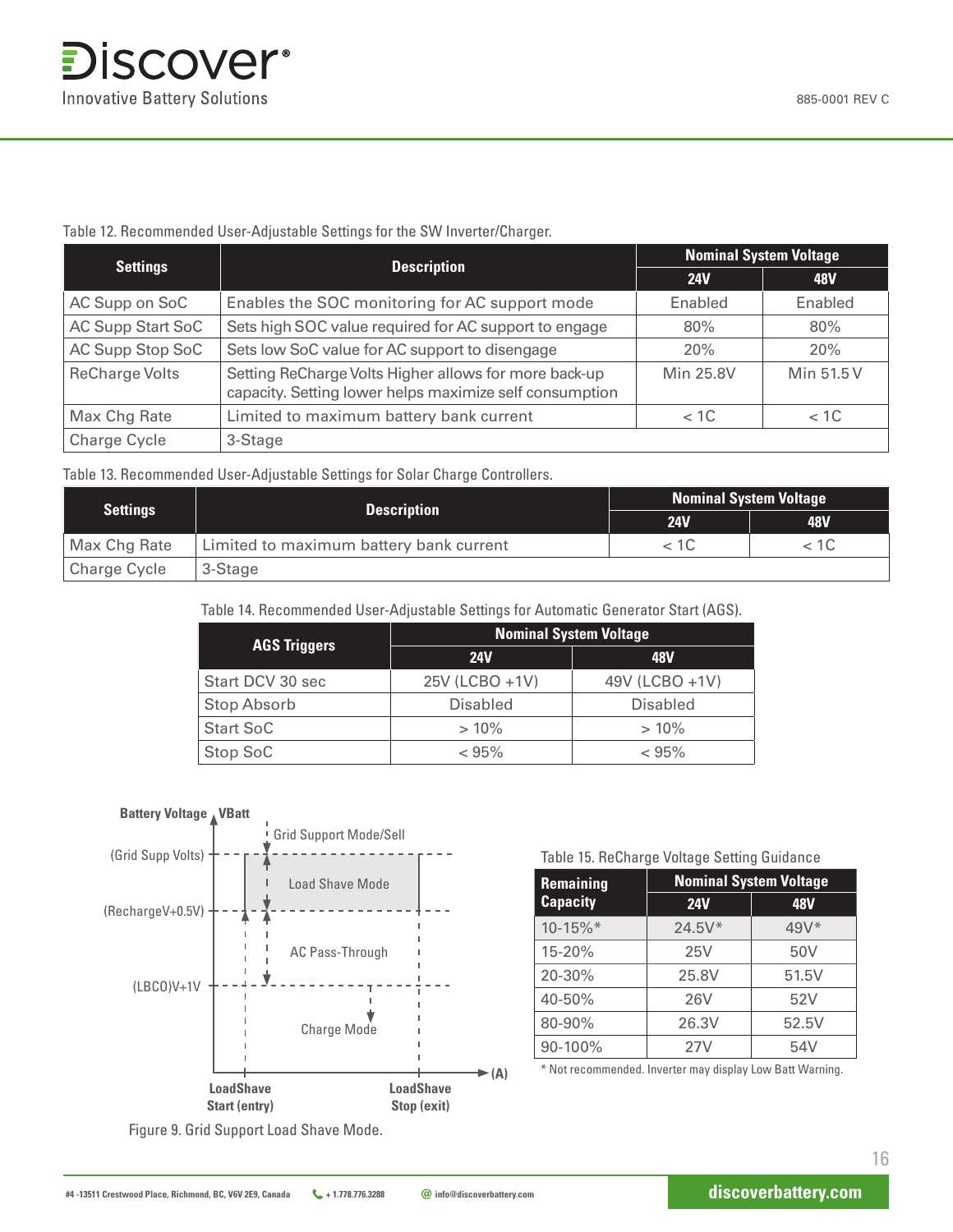885-0001 REV C

### **8. BATTERY OPERATION**

#### **8.1 Monitoring**

Discover AES reports to the Conext SCP and/or Combox as a battery monitor (BATTMON) device. The AES batteries provide significantly more accurate battery parameter readings than the inverters and charge controllers are capable of.

#### **8.2 Battery Charging**



Figure 10. Smart Battery Charging Algorithm for 48V AES batteries with Conext Systems

The charging voltage during Balance phase is a dynamic value determined by the state of all connected AES batteries. Voltage and current values may vary between system to system.

| A NOTE                                                                                                                                           |  |
|--------------------------------------------------------------------------------------------------------------------------------------------------|--|
| When charging with Conext systems, AES charging<br>voltages may be up to 2.88V higher than specified in<br>published Discover Charge Algorithms. |  |

#### **8.3 Battery Maintenance**

Batteries should be carefully inspected on a regular basis in order to detect and correct potential problems before they can do harm. This routine should be started when the batteries are first received.

- Look for cracks in the case
- Check the battery, terminals and connections to make sure they are clean, free of dirt, fluids and corrosion
- All battery cables and their connections should be tight, intact, and NOT broken or frayed
- Replace any damaged batteries
- Replace any damaged cables
- Check torque on terminal bolts

#### **9. RECYCLING AND DISPOSAL**

Advanced Energy Systems are recyclable and must be processed through a recognized recycling agency or dealer. Please contact Discover or your servicing dealer for details.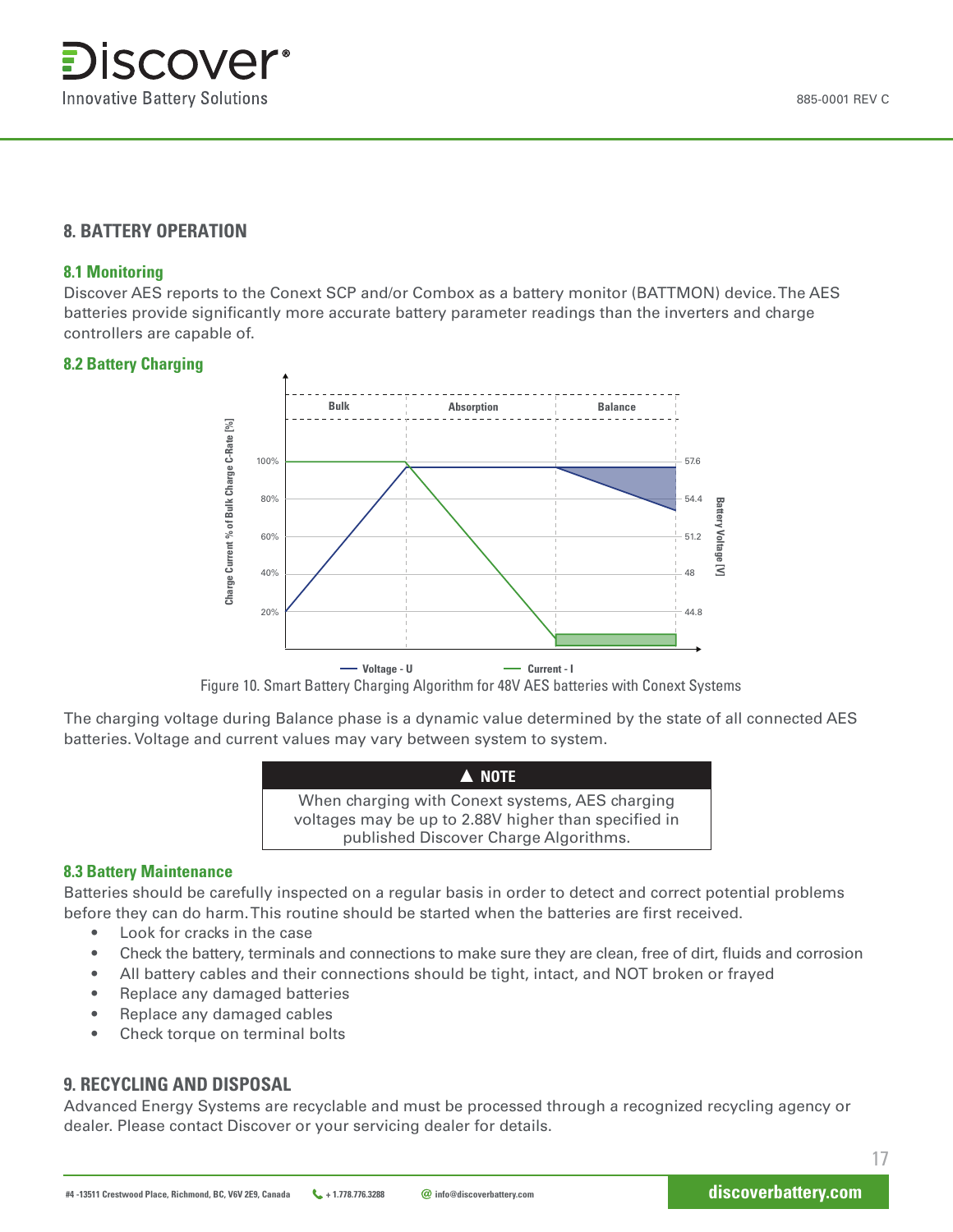**Innovative Battery Solutions** 

**Discover**®

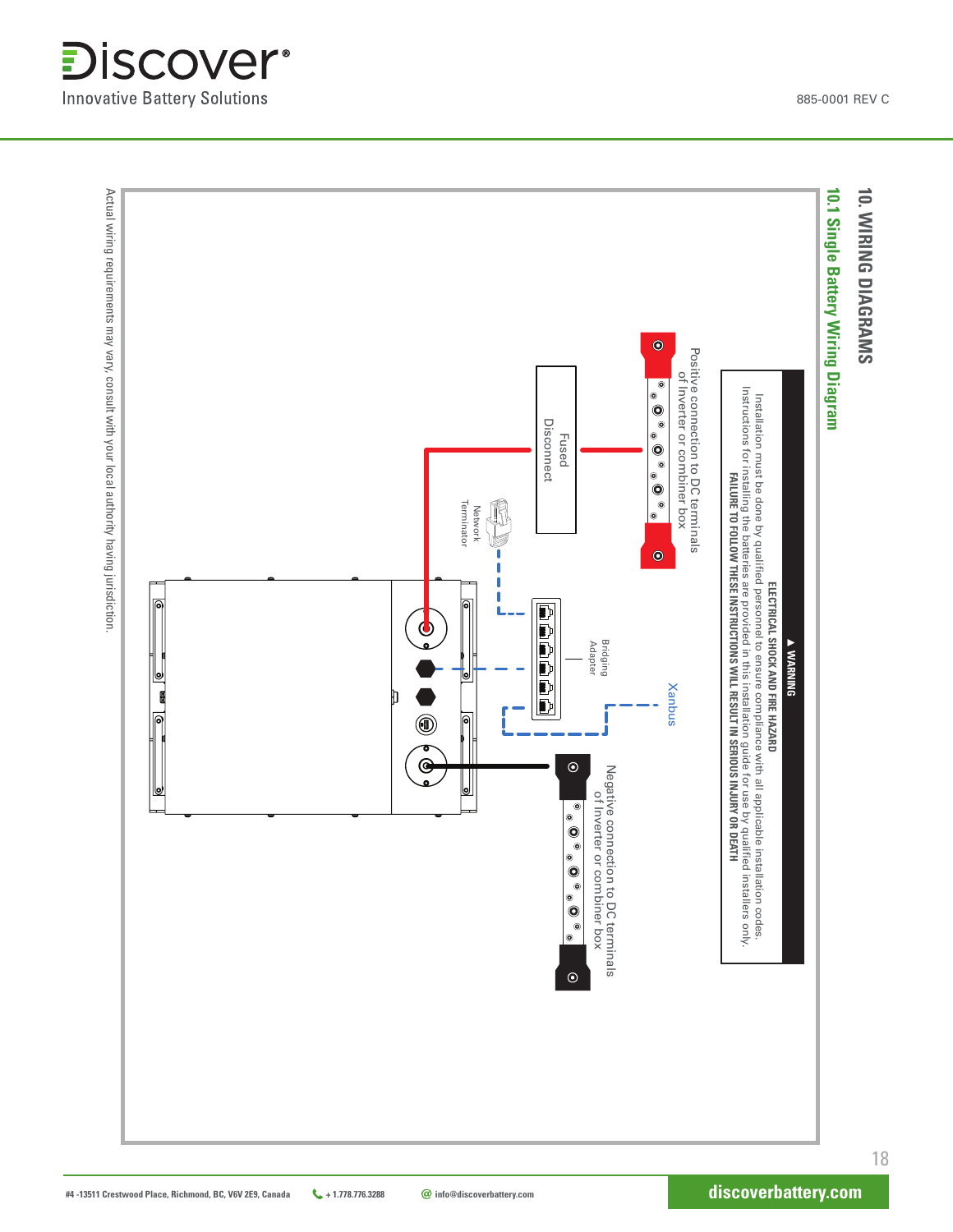**Innovative Battery Solutions** 

*<u>Discover</u>*